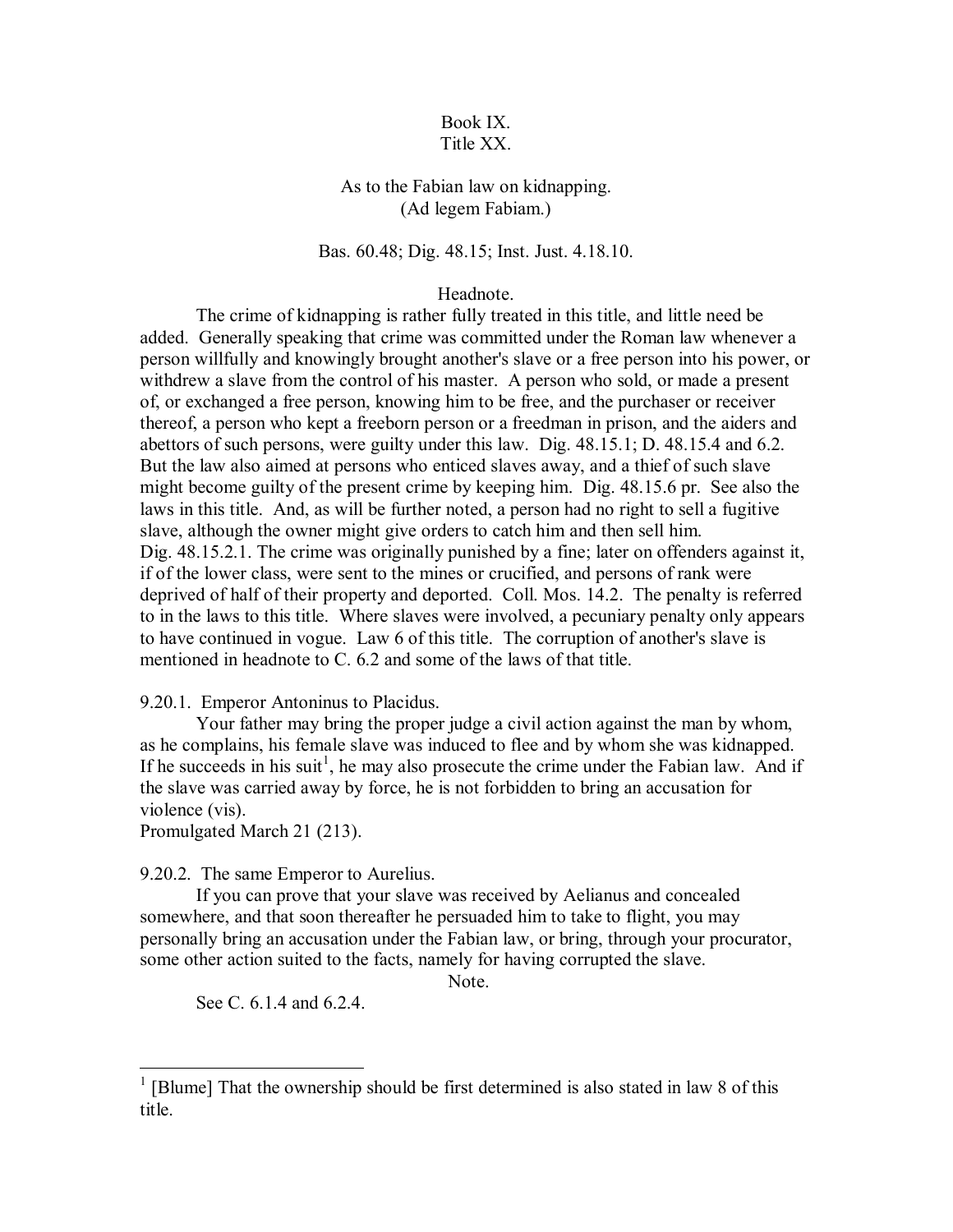9.20.3. Emperor Alexander to Cornelius.

 A signed complaint, a trial and a decision, are necessary before the penalty under the Fabian law may be assessed.

Promulgated June 24 (224).

9.20.4. Emperor Gordian to Paulina.

 Unless he acts in place of a president, the decision of an (imperial) procurator, that the Fabian law applies, is of no effect, since the proceeding under this law is within the jurisdiction of the president of the province.

Promulgated December 3 (239).

9.20.5. Emperors Valerian and Gallien and Caesar Valerian to Juliana.

 If your opponent holds your brother as prisoner, you should accuse him under the Fabian law before the president of the province. Promulgated May 7 (259).

9.20.6. Emperors Diocletian and Maximian to Marciana.

 It is not permitted to sell or give away a fugitive slave. Hence you see that you have fallen into the clutches of the law, which directs a certain fine to be paid into the fisc for such offense. Only co-heirs and their joint owners are permitted to make a division of their property held in common and to bid for the fugitive slaves among themselves. But a fugitive slave may be sold upon condition that the sale shall be valid when the purchaser had found and seized him.

Promulgated March 13 (287).

9.20.7. The same Emperors to Maximus, City Prefect.

 Since you indicate that slaves have been taken out of the city and sold by kidnappers, and you write that even free men have, by their crime, been accustomed to be carried away, we order that the audacity of these crimes be met by greater severity. 1. And, therefore, do not hesitate to punish by capital punishment a man who is found to have committed such crime, so that others may be deterred by the character of punishment, and may not, by such audacity, dare to seize and sell either slaves or free persons.

Given December 8 (287).

## 9.20.8. The same Emperors to Constant.

 The president of the province will know whether an accusation of kidnapping should be heard or not, after he has learned who the owner is. For if it appears that you have title to the slave, it is clear that with the ownership known, the criminal action fails. But if it appears that the slave belongs to another, he will, after finishing the inquiry of ownership, also hear the criminal case.<sup>2</sup>

Promulgated August 25 (290).

<sup>&</sup>lt;sup>2</sup> [Blume] Note C. 3 8.3.